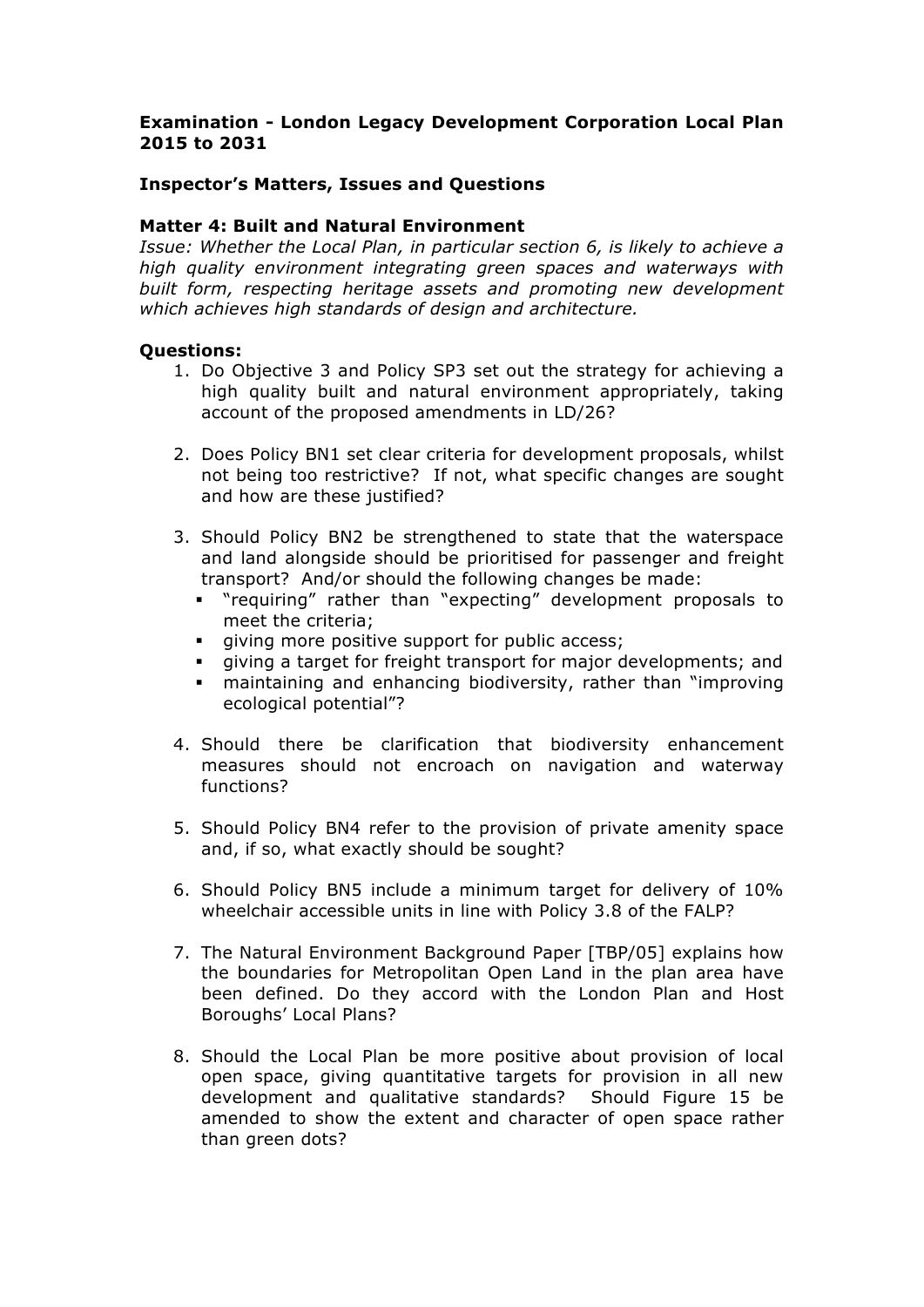- 9. Should the Local Plan include more information to emphasise that the Lee Valley Regional Park Authority's Park Development Framework provides the strategy for development and management of many local open spaces? Or with the amendments proposed in LD/26, Page 6, is the Local Plan sound?
- 10.Are the Key Views shown on Figure 17 all justified by credible evidence, having regard for TBP/01 and the computer-generated image on Page 12 of the Local Plan?
- 11.Is Policy BN10 with the minor amendments put forward in LD/26 justified and in general conformity with the London Plan's Policy 7.7? Does it strike an appropriate balance between encouraging tall buildings in appropriate locations which can provide for muchneeded new development at a high density, and protecting the character, appearance and amenity of the area?
- 12.Should Policy BN11 take a stronger line eg. requiring development proposals to be "air quality neutral"? If so, how exactly would this be secured? Should the policy specify the sources of noise which it seeks to reduce (eg. from the night-time economy)?
- 13.Should Policy BN13 state more about processes of remediation and the storage of hazardous substances? If so, what exactly?

Jill Kingaby (Inspector)